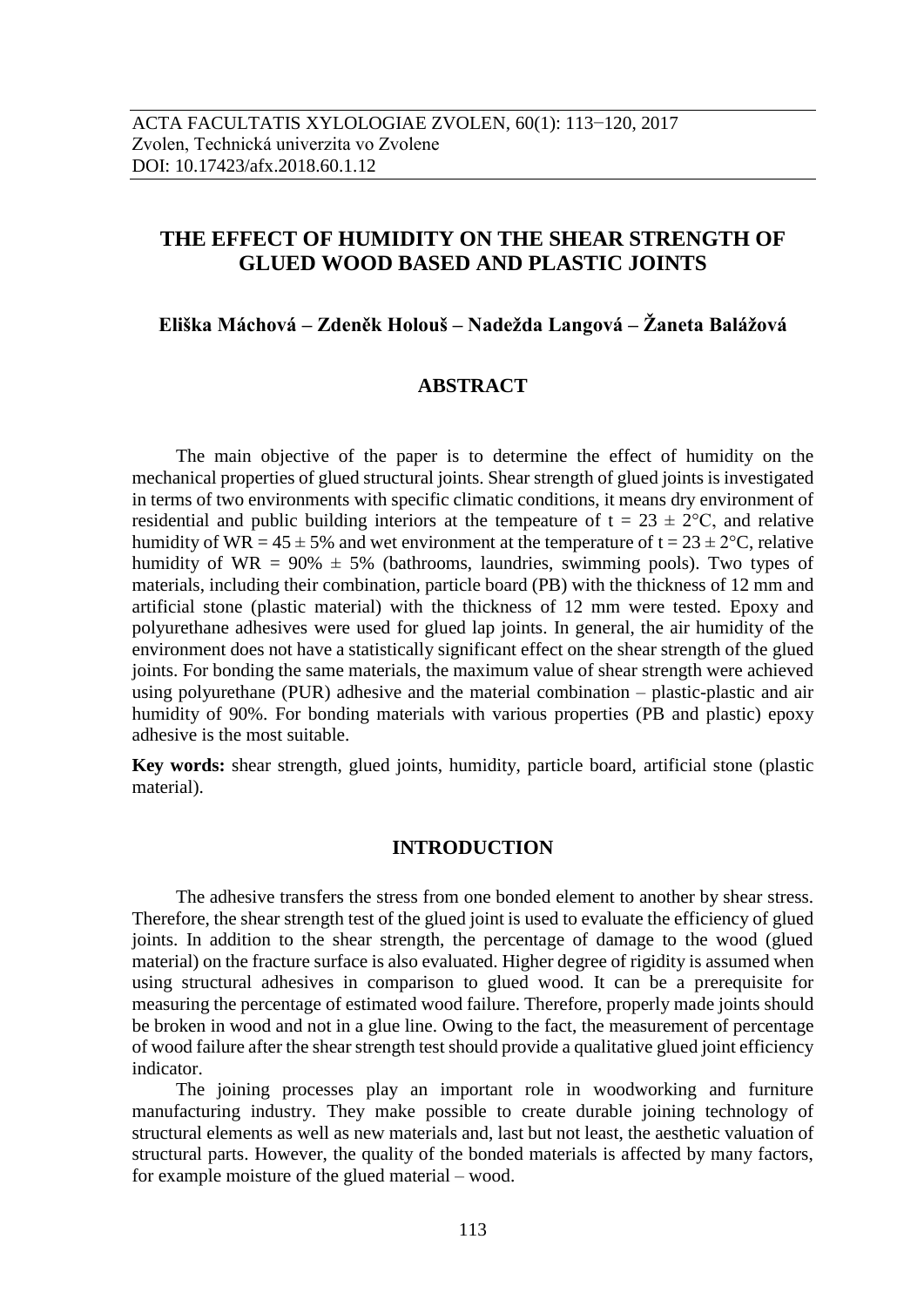The authors BOMBA *et al*. (2014) investigated the impact of wood moisture on the strength of glued joints made using PVAc PUR adhesives. It was found out that in addition to actual moisture content of bonded wood, the quality of joint is also affected by the environment which the glued joint is subsequently subjected to. In the standard environment, the strength of tested joint using PVAc adhesive decreases with increasing moisture content of wood but it still meets the requirements of the standard. In the humid environment, the strength falls below the limit value of the standard. In the standard environment, the strength of joint bonded with PUR adhesive is similar, but the decrease in strength is lower. In the humid environment, the highest strength is at the wood moisture content of 20% and meets the requirements for specific standard minimum strength (4 MPa). Graphs were created following the measured values and show the influence of wood moisture content on the final bond strength of a joint clearly. The modified method for shear strength measurement of adhesive bonds in solid wood was examined in the article DERIKVAND *et al*. (2016). Based on the results, the impact of testing method on the estimation of adhesive bond strength is more significant when the ultimate shear strength of the adhesive bond reaches the shear strength parallel to the grain of wood. In addition, testing method has much less influence when the adhesive bond strength is low.

Investigations of quasi-static and fatigue failure in glued joints subjected to tensile shear loading were observed by BACHTIAR *et al.* (2017). Lap joints of beech wood (*Fagus sylvatica* L.) connected with four different types of adhesives; polyurethane (PUR), melamine urea formaldehyde (MUF), bone glue and fish glue were experimentally tested until the failure of specimens. The average shear strength obtained from the quasi-static test ranged from 12.2 to 13.4 MPa. These findings do not indicate any impact of the different adhesive types. Only the results of the fatigue tests carried out at different stress excitation levels between 45% and 75% of the shear strength show the influence of the adhesives. In general, the performance of animal glues and MUF were similar in both quasi-static and fatigue loading under dry conditions. Comparison of shear strength in lap and scarf joints and the effect of wood species are discussed by KONNERTH *et al*. (2006). Following the results, the fact that glued joint failure occurred in wood in scarf joint testing and using lap joint the failure occurred in the glue line of the specimens can be concluded. However, due to mixed mode loading and enhanced penetration, scarf joint testing is not suitable for determining the absolute dry adhesive shear strength.

The study of BEKHTA *et al*. (2015) is aimed at the laboratory investigation of bonding birch veneers (*Betula pubescens Ehrh*.) with high moisture content (15%) using modified phenol-formaldehyde (PF) resin. Wheat starch, rye flour, resorcinol and phenol-resorcinolformaldehyde resin were chosen as modifying agents. Dynamic viscosity, hydrogen ions concentration, solid content, curing time, pot life of developed adhesive compositions and shear strength of plywood specimens were analysed. ANOVA analysis showed that type, mixture and content of modifying agents affect the mechanical performance of plywood panels significantly. The obtained results of shear strength values were above the standard requirements (1 N/mm2), and the properties of specimens met the European standard EN 314-2 for bonding quality of class 3, therefore, such plywood panels can be used in exterior conditions.

Not only joining the wood itself, but also bonding the wood with other materials is of great importance today when new materials are being developed. The properties of glued joints of non-wood materials can be evaluated following the results of the study of MACHALICKÁ *et al*. (2017). Her research is aimed at the investigation of glued joints in glass load-bearing structures considering the effect of various substrates (glass, steel, stainless steel, aluminium) and their surface treatment (sandblasting for the glass surface) on the adhesion of selected adhesives. Moreover, the thickness of the adhesive layer and the effect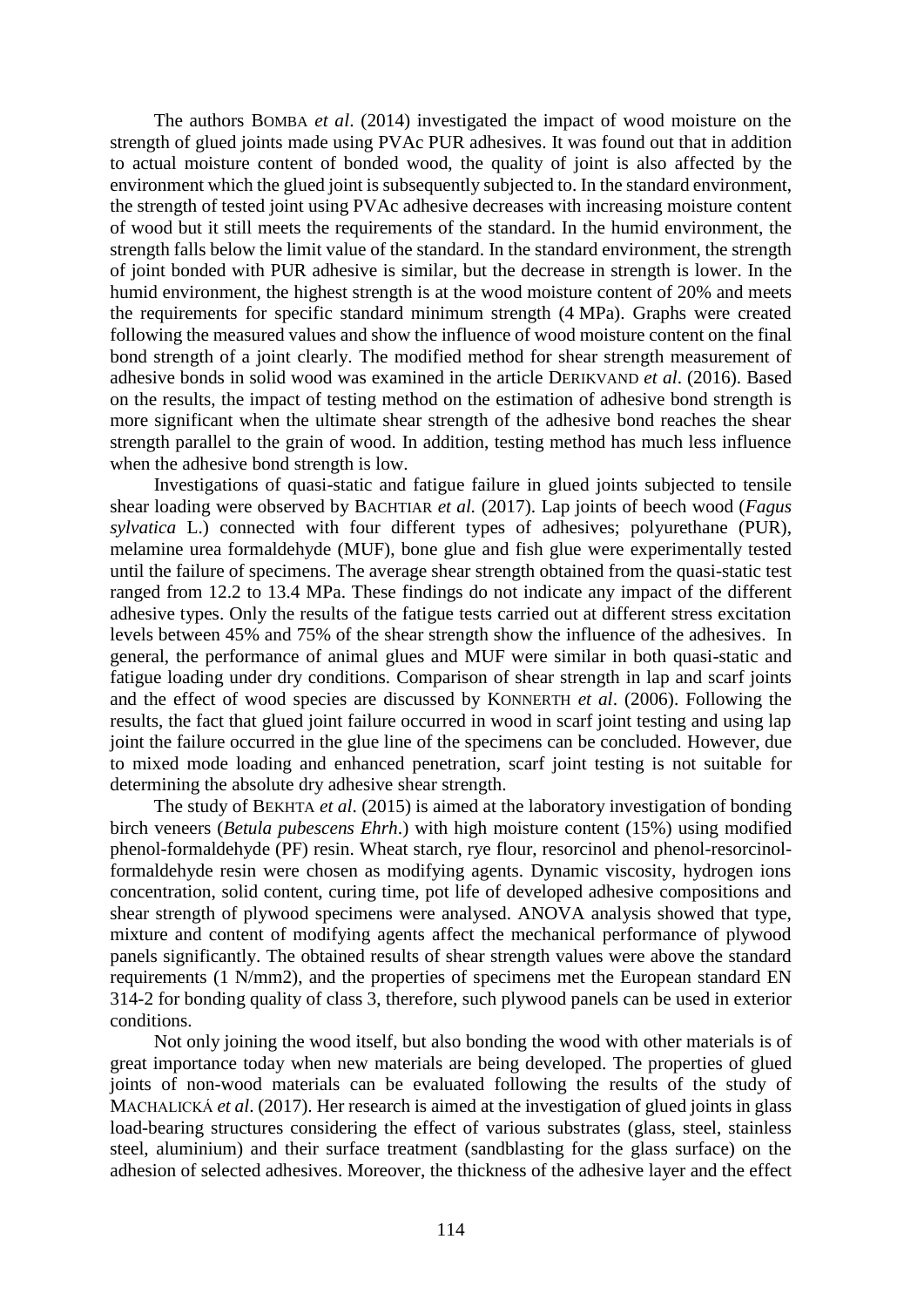of artificial ageing are also discussed. Tensile and shear tests were carried out using three sets of specimens with various adhesives and substrates – two sets for tensile and shear testing and one set for shear tests on specimens exposed to ageing. The results show that sandblasting of the glass surface can improve the adhesion, and thus, the strength values of an adhesive joint in cases where, with a smooth glass surface, cohesive failure is not reached. Thickness of the adhesive layer had a significant effect on semi-rigid acrylate adhesive, where the joint achieved higher strength values with less thickness of the glue. The effect of ageing varied according to the adhesive. The paper of TAIB *et al*. (2006) deals with glassfiber-reinforced vinylester composite laminates manufactured by resin infusion and bonded with epoxy adhesive. The effect of joint configuration, adhesive layer thickness, defects, humidity, spew fillet and adherend stiffness were investigated using the tension tests. Investigation of the spew fillet and adherend stiffness for the lap joints showed that the spew fillet effect was dependent on the adherend stiffness and adhesive ductility, respectively.

## **MATERIAL AND METHODS**

#### **Test Specimens**

Test specimens were made of two basic types of materials: particle board (PB) with the thickness of 12mm and plastic-based material called Stonez Quarz Surface - Staron® with the thickness of 12mm. Three sets of test specimens with these material combinations: plastic + plastic,  $PB$  + PB and plastic + PB were created.

Shear strength of the joint was determined using the specimens conditioned under laboratory conditions for dry environment (t =  $23^{\circ}$ C ±  $2^{\circ}$ C, WR = 45%  $\pm$  5%) and wet environment (t =  $23^{\circ}$ C  $\pm$  2°C, WR = 90%  $\pm$  5%). The specimens were conditioned for 28 days. For all sets of material combinations and given climatic conditions, two types of adhesives were used – one-component reactive adhesive based on polyurethane PUR Leim 507.0 and two component adhesive CHS-EPOXY 371 (1200).

Shape and dimensions of the test specimens were determined in accordance with the standard ČSN EN 1465: 2009 (Fig. 1). Length of the lap is 30mm and the size of the glued area is  $S = 0.0006$  m<sup>2</sup>.



**Fig. 1 Shape and size of specimens to determine shear strength under tensile stress (ČSN EN 1465: 2009).**

#### **Principle of the Test**

Tests were performed using the test device in accordance with the standard ČSN EN 1465 which specifies the method to determine shear strength under tensile stress of the lap glued joints (Fig. 2).

The shear strength value was calculated according to the equation:

$$
\tau = \frac{F_{max}}{S},
$$

where:

 $\tau$  – shear strength (MPa)  $F_{\text{max}}$  – maximum force (N)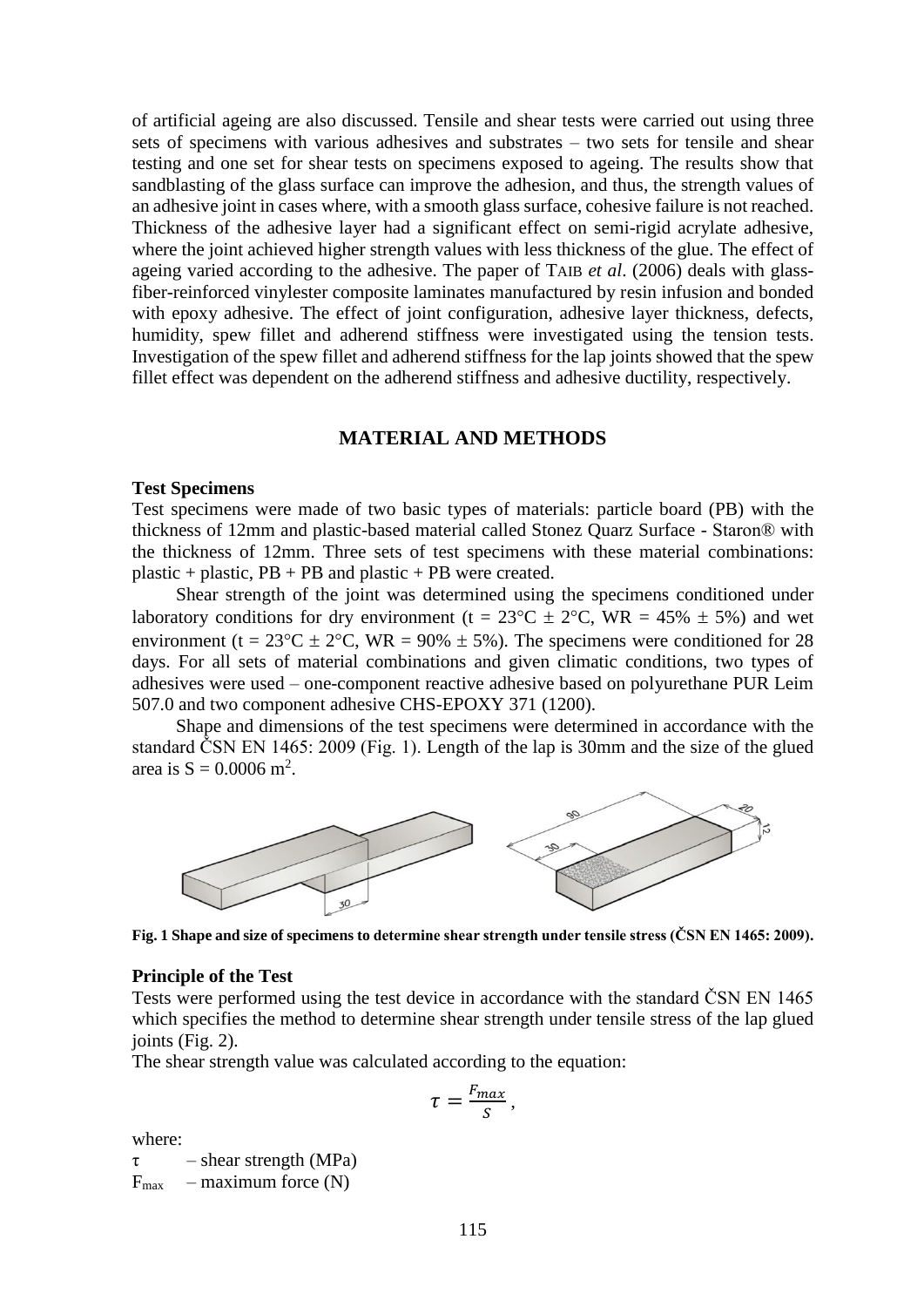S – loaded glued area of the specimen tested (mm<sup>2</sup>),  $S = b \cdot l$  where b (mm) and l (mm) are dimension of glued area



**Fig. 2 Principle of the test to determine shear strength (ČSN EN 1465: 2009).**

## **RESULTS AND DISCUSSION**

Moisture penetrates into the joint through the free edges in plastic and through the free edges and materials itself. Depending on the adhesive and the bonded materials, the shear strength change was confirmed. The average values of shear strength and calculated values necessary for assessing the effect of humidity, type of adhesive and type of materials on the shear strength are in Tab. 1 and Fig. 3. Humidity of dry environment  $WR = 45\%$  corresponds to the moisture of PB  $w = 6.83\%$ . The humidity of wet environment  $WR = 90\%$  corresponds to the moisture of PB  $w = 17.03\%$ .

**Table 1. The average values of shear strength and calculated values necessary for assessing the effect of humidity, type of adhesive and type of materials on shear strength – the basic statistic characteristics** 

| Relative<br>Type of                                            |             | Glued material  | Number of | Average shear strength | Coefficient of       |  |
|----------------------------------------------------------------|-------------|-----------------|-----------|------------------------|----------------------|--|
| adhesive                                                       | Humidity    |                 | specimens | $\tau$ (MPa)           | variation for $\tau$ |  |
|                                                                |             | plastic+plastic | 19        | 2.89                   | 16.02                |  |
|                                                                | $WR = 45\%$ | plastic+PB      | 12        | 0.825                  | 14.80                |  |
| PUR Leim<br>507.0                                              |             | $PB+PB$         | 14        | 0.485                  | 22.09                |  |
|                                                                |             | plastic+plastic | 19        | 3.33                   | 10.94                |  |
|                                                                | $WR=90\%$   | plastic+PB      | 7         | 0.72                   | 23.87                |  |
|                                                                |             | $PB+PB$         | 18        | 0.53                   | 14.17                |  |
|                                                                |             | plastic+plastic | 25        | 2.15                   | 8.80                 |  |
|                                                                | $WR = 45\%$ | plastic+PB      | 18        | 1.70                   | 6.83                 |  |
|                                                                |             | $PB+PB$         | 16        | 0.392                  | 13.92                |  |
|                                                                |             | plastic+plastic | 16        | 2.225                  | 6.73                 |  |
| $\begin{array}{c} \mathrm{CHS\text{-}EPOXY}\\ 371 \end{array}$ | $WR=90\%$   | plastic+PB      | 13        | 0.888                  | 8.89                 |  |
|                                                                |             | $PB+PB$         | 11        | 0.448                  | 6.76                 |  |

Both types of adhesives can be described in similar way - the highest values of shear strength are shown using plastic-plastic joints, the lowest values of shear strength result from using PB-PB joints. The same maximum amount of glue was applied in order to gain results comparable using all material combinations. Decrease in shear strength in PB-PB glued joints can be explained by the fact that PB as a porous material saturates a part of the adhesive, thereby, the thickness of the glue line reduces.

Following the significance test for shear strength (Tab. 2) we can see that humididity itself does not affect shear strength. However, the significant influence of moisture is observed in interaction with the material and the type of adhesive. In any cases, it was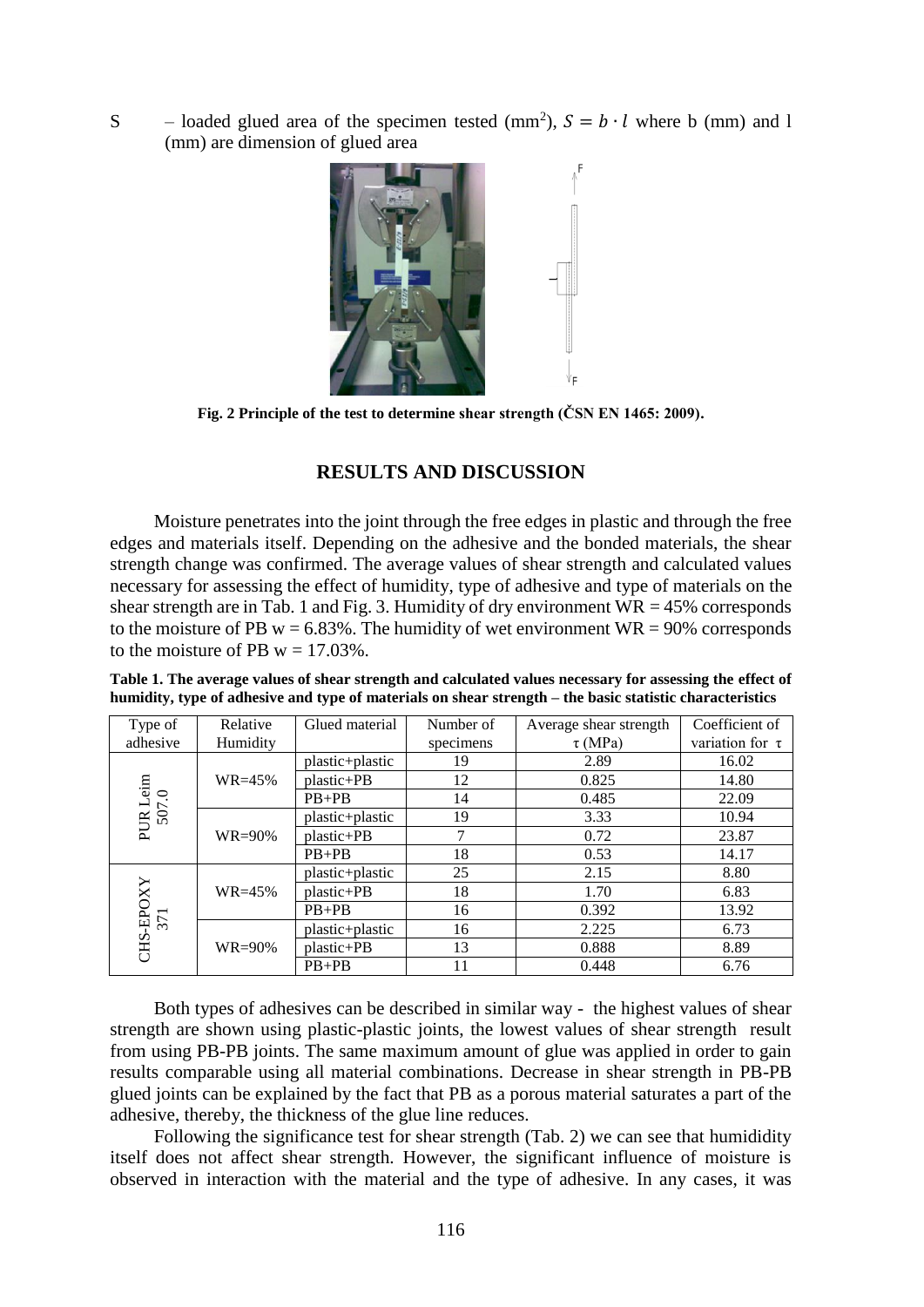confirmed that it is an important conclusion that humidity is not only affecting the performance of the adherent wood significantly but also adhesives typically used in wood bonding (KONNERTH *et al*. 2006).



**Fig. 3 Comparison of the shear strength of joints for different adhesives, humidity and glued material.**

|                                         | SQ       | Degrees of     | QM       | $F -$   | $P -$    |  |
|-----------------------------------------|----------|----------------|----------|---------|----------|--|
| Effect                                  |          | freedom        |          | value   | value    |  |
| Type of adhesive                        | 2.4222   |                | 2.4222   | 7.749   | 0.005634 |  |
| Relative humidity WR                    | 0.2668   |                | 0.2668   | 0.853   | 0.356141 |  |
| Material                                | 363.1831 | $\overline{2}$ | 181.5916 | 580.934 | 0.000000 |  |
| Type of adhesive* Relative humidity WR  | 3.0662   |                | 3.0662   | 9.809   | 0.001866 |  |
| Type of adhesive* Material              | 33.6144  | 2              | 16.8072  | 53.768  | 0.000000 |  |
| Relative humidity WR* Material          | 8.1707   | $\overline{2}$ | 4.0854   | 13.070  | 0.000003 |  |
| Type of adhesive* Relative humidity WR* | 1.9456   | 2              | 0.9733   | 3.114   | 0.045540 |  |
| Material                                |          |                |          |         |          |  |
| Error                                   | 122.8462 | 393            | 0.3126   |         |          |  |

**Tab. 2 Data of significance test for shear strength – analysis of variance.**

Because of the different number of specimens in each test set we used the HSD post hoc test to determine significant impact of humidity, adhesive and material (Tab. 3).

| ź. | न्नु<br>ಕ<br>$\ensuremath{\text{Type}}$ | $\circledast$<br>ΚŘ. | Material  | ${1}$    | ${2}$    | ${3}$    | ${4}$    | ${5}$    | ${6}$                    | $\{7\}$  | ${8}$    | $\{9\}$  | $\{10\}$                 | ${11}$   | ${12}$   |          |
|----|-----------------------------------------|----------------------|-----------|----------|----------|----------|----------|----------|--------------------------|----------|----------|----------|--------------------------|----------|----------|----------|
|    |                                         | 45                   | $PL+PL$   | $\sim$   | 0.000018 | 0.000018 | 0.037260 | 0.000018 | 0.000018                 | 0.000019 | 0.000018 | 0.000018 | 0.000044                 | 0.000018 | 0.000018 |          |
| 2  |                                         | 45                   | $PL + PB$ | 0.000018 | ٠        | 0.469061 | 0.000018 | 0.999996 | 0.689325                 | 0.000018 | 0.000018 | 0.123940 | 0.000018                 | 0.999999 | 0.297779 |          |
| 3  | PUR                                     | 45                   | $PB+PB$   | 0.000018 | 0.469061 | $\sim$   | 0.000018 | 0.992972 | 1.000000                 | 0.000018 | 0.000018 | 0.999970 | 0.000018                 | 0.205341 | 1.000000 |          |
| 4  |                                         | 90                   | $PL+PL$   | 0.037260 | 0.000018 | 0.000018 | ۰.       | 0.000018 | 0.000018                 | 0.000018 | 0.000018 | 0.000018 | 0.000018                 | 0.000018 | 0.000018 |          |
| 5  |                                         | 90                   | $PL + PB$ | 0.000018 | 0.999996 | 0.992972 | 0.000018 | $\sim$   | 0.998946                 | 0.000018 | 0.000018 | 0.910343 | 0.000018                 | 0.999580 | 0.976209 |          |
| 6  |                                         | 90                   | $PB+PL$   | 0.000018 | 0.689325 | 1.000000 | 0.000018 | 0.998946 | $\overline{\phantom{a}}$ | 0.000018 | 0.000018 | 0.997267 | 0.000018                 | 0.256868 | 0.999981 |          |
|    |                                         | 45                   | $PL+PL$   | 0.000019 | 0.000018 | 0.000018 | 0.000018 | 0.000018 | 0.000018                 | ۰        | 0.017212 | 0.00001  | 0.999996                 | 0.000018 | 0.000018 |          |
| 8  |                                         | 45                   | $PL + PB$ | 0.000018 | 0.000018 | 0.000018 | 0.000018 | 0.000018 | 0.000018                 | 0.017212 | $\sim$   | 0.00001  | 0.002772                 | 0.000018 | 0.000018 |          |
| 9  | EPOXY                                   |                      | 45        | $PB+PL$  | 0.000018 | 0.123940 | 0.999970 | 0.000018 | 0.910343                 | 0.997267 | 0.000018 | 0.000018 | $\overline{\phantom{a}}$ | 0.000018 | 0.010995 | 1.000000 |
| 10 |                                         | 90                   | $PL+PL$   | 0.000044 | 0.00001  | 0.000018 | 0.000018 | 0.000018 | 0.000018                 | 0.999996 | 0.002772 | 0.000018 | $\sim$                   | 0.000018 | 0.000018 |          |
| 11 |                                         | 90                   | $PL + PB$ | 0.000018 | 0.999999 | 0.205341 | 0.000018 | 0.999580 | 0.256868                 | 0.000018 | 0.000018 | 0.010995 | 0.000018                 | ٠        | 0.052966 |          |
| 12 |                                         | 90                   | $PB+PL$   | 0.000018 | 0.297779 | 1.000000 | 0.000018 | 0.976209 | 0.999982                 | 0.000018 | 0.000018 | 1.000000 | 0.000018                 | 0.052966 |          |          |

**Tab. 3 HSD post hoc test.**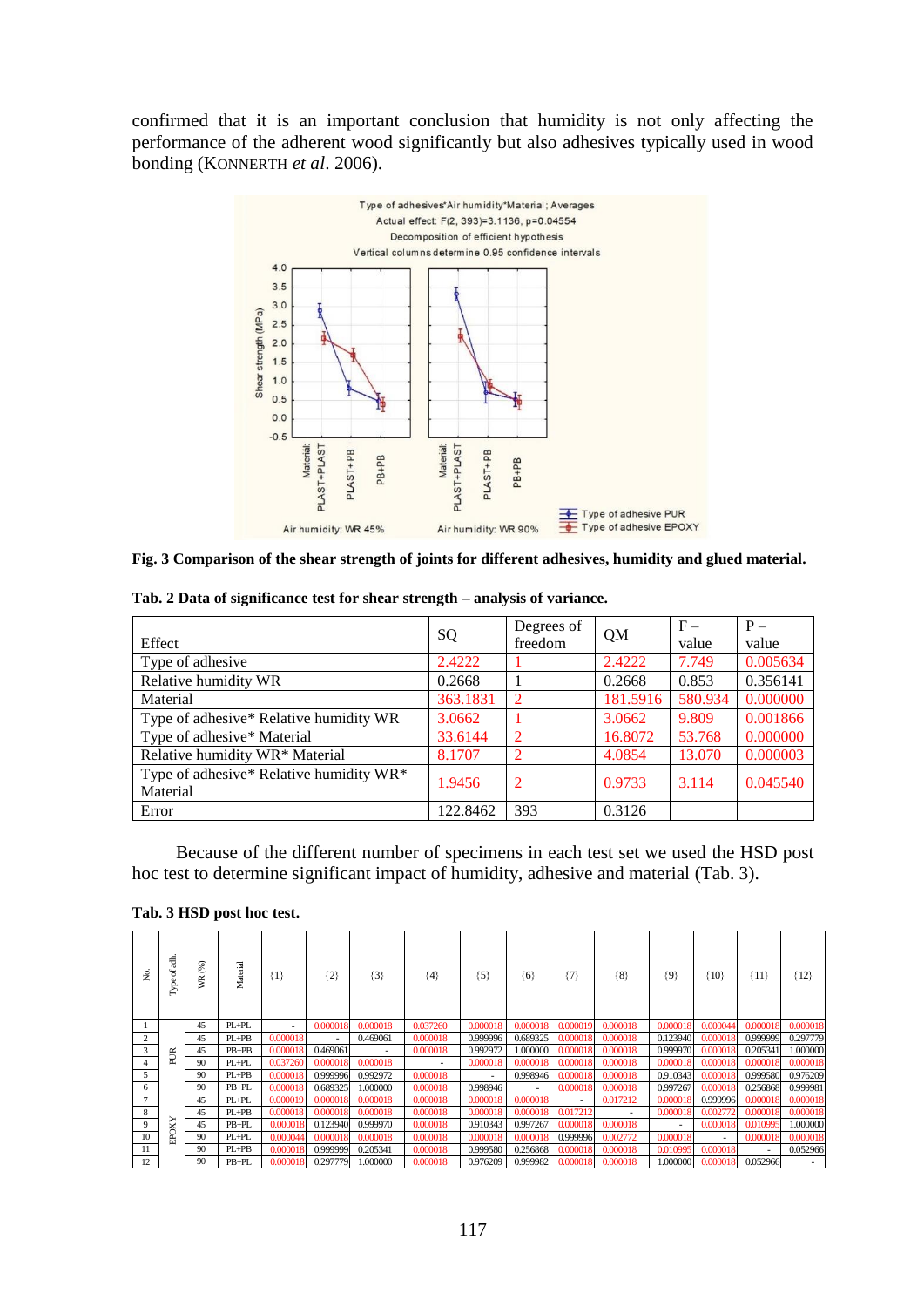The highest values of shear strength were achieved by bonding two plastic elements using PUR adhesive. The increase in strength of 12.13% occurred when the humidity increased. It is considered statistically significant difference. It is due to the fact that moisture remains on the surface of the test specimen after conditioning of the plastic material which resulted in better hardening of PUR adhesive and creating the stronger joint. In the glued joint consisting of two PB elements, the shear strength increased by 9.5% when the humidity increased as well. This is not statistically significant at a given number of test specimens. This lesser increase in shear strength compared to plastic joints can be caused by the fact that moisture on the PB surface is not so concentrated and it is evenly distributed over the thickness of the PB. Due to the increase in moisture the shear strength decreased by 13% when different materials were glued together, PB and plastic material. However, this value is not statistically significant at a given number of specimens. These specimens were damaged by adhesive failure (AF) in the glue line (Fig. 5a). One of the adherents (PB) was damaged using the PB + plastic specimens at the humidity of 45%. Folowing the findings it is clear that PUR adhesive is not suitable for bonding different materials (PB+Plastic) at increasing humidity.

Epoxy adhesive is the most suitable for bonding composites, i.e. bonding different materials. This assumption was confirmed by the tests. The highest value of shear strength of 1.70 MPa with epoxy adhesive was achieved during the bonding of PB and plastic. However, when humidity increased, there was a statistically significant decrease in shear strength by 48.3%. This change was observed in the failure in the glue line (Fig. 5) when cohesive damage to the glued joint occurred. Compared to the polyurethane adhesive when humidity increased and the material combination of PB-plastic was used, the shear strength of epoxy adhesive increased by 19%. The impact of the increase in humidity when same materials are bonded together (plastic + plastic,  $PB$  + PB) is statistically insignificant. The damage to glued joints at different humidity is shown in Fig. 4 and 5.



**Fig. 4 Damage to glued joint using plastic + PB at the humidity WR 45% a) PUR adhesive , b) epoxy adhesive**



**Fig. 5 Damage to glued joint using plastic + PB at the humidity WR 90% a) PUR adhesive , b) epoxy adhesive.**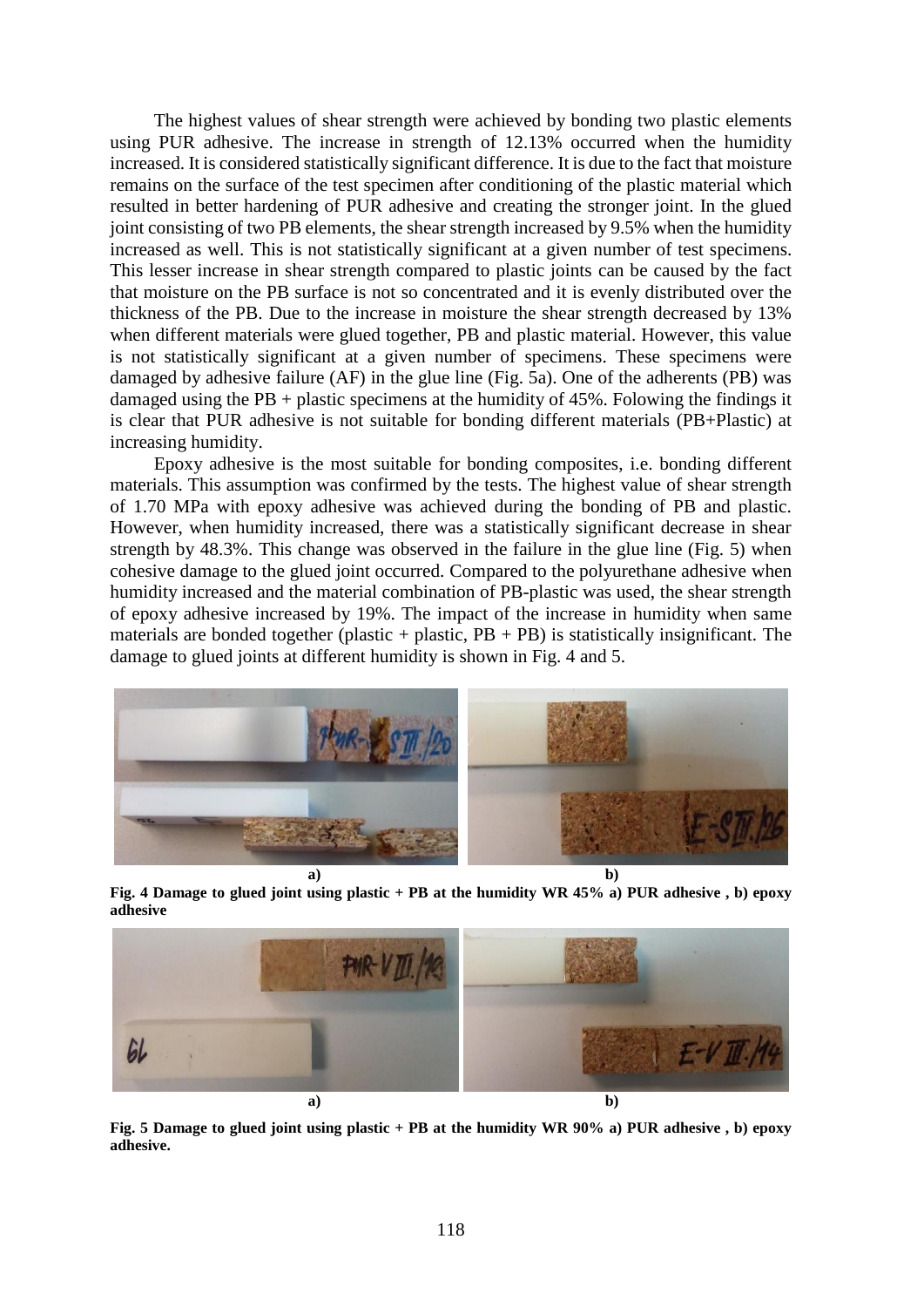## **CONCLUSION**

The study was focused on the impact of humidity on shear strength of glued joints and on the evaluation of the suitability of bonding the particle board and plastic material at increased humidity. In general, we can say that the influence of humidity on the shear strength of joints is not statistically significant. The experimental results and their analysis allow us to mention following conclusions:

- Following the results obtained, PUR adhesives that harden due to humidity are more suitable for bonding same materials in the wet as well as in dry environment.
- Epoxy adhesive is the most suitable for bonding different materials, in our case PB and plastic material.
- Tests were performed using specimens with lap joint. Forasmuch, investigated materials has significantly different properties; we can propose to verify the impact of humidity on scarf joint as well.

### **REFERENCES**

BACHTIAR ERIK V., CLERC G., BRUNNER A. J., KALISKE M., NIEMZ P. 2017. Static and dynamic tensile shear test of glued lap wooden joint with four different types of adhesives. In Holzforschung DOI: [https://doi.org/10.1515/hf-2016-0154.](https://doi.org/10.1515/hf-2016-0154) Online ISSN 1437-434X.

BEKHTA P., SEDLIAČIK J. 2015. Properties of Modified Phenol-Formaldehyde Adhesive for Plywood Panels Manufactured from High Moisture Content Veneer. In Drvna industrija, 65(4). DOI: 10.5552/drind.2014.1350. URI http://hrcak.srce.hr/132188.

BOMBA J., ŠEDIVKA P., BÖHM M., DEVERA M. 2014. In fluence of Moisture Content on the Bond Strength and Water Resistance of Bonded Wood Joints. http://152.1.0.246/index.php/ BioRes/article/view/BioRes\_09\_3\_5208\_Bomba\_Moisture\_Content\_Bonded\_Wood\_Joints.

ČSN EN 1465:2009 Lepidla - Stanovení pevnosti ve smyku při tahovém namáhání přeplátovaných lepených sestav.

ČSN ISO 10365 (668509) Lepidla. Označení hlavních typů porušení lepeného spoje.

DERIKVAND M., PANGH H. 2016. A modified method for shear strength measurement of adhesive bonds in solid wood. In BioResources, 11(1): 354–364. DOI: 10.15376/biores.11.1.354-364.

KONNERTH J., GINDL W., HARM M., MÜLLER U. 2006. Comparing dry bond strength of spruce and beech wood glued with different adhesives by means of scarf- and lap joint testing method. In Holz als Roh. und Werkstoff, 64: 269–271. DOI 10.1007/s00107-006-0104-1.

MACHALICKÁ K., ELIÁŠOVÁ M. 2017. Adhesive joints in glass structures: effects of various materials in the connection, thickness of the adhesive layer, and ageing. In International Journal of Adhesion and Adhesives. 72: 10–22. https://doi.org/10.1016/j.ijadhadh.2016.09.007.

TAIB A., BOUKHILI R., ACHIOU, S., GORDON, S., BUKEHILI, H. 2006. Bonded joints with composite adherends. Part I. Effect of specimen configuration, adhesive thickness, spew fillet and adherend stiffness on fracture. In International Journal of Adhesion & Adhesives, 26: 226–236, <https://doi.org/10.1016/j.ijadhadh.2005.03.015> , ISSN: 0143-7496.

### **ACKNOWLEDGEMENT**

This work was supported by the grant agency VEGA under the project No. 1/0626/16 and Technology Agency of the Czech Republic under the project No. ST 4170041.